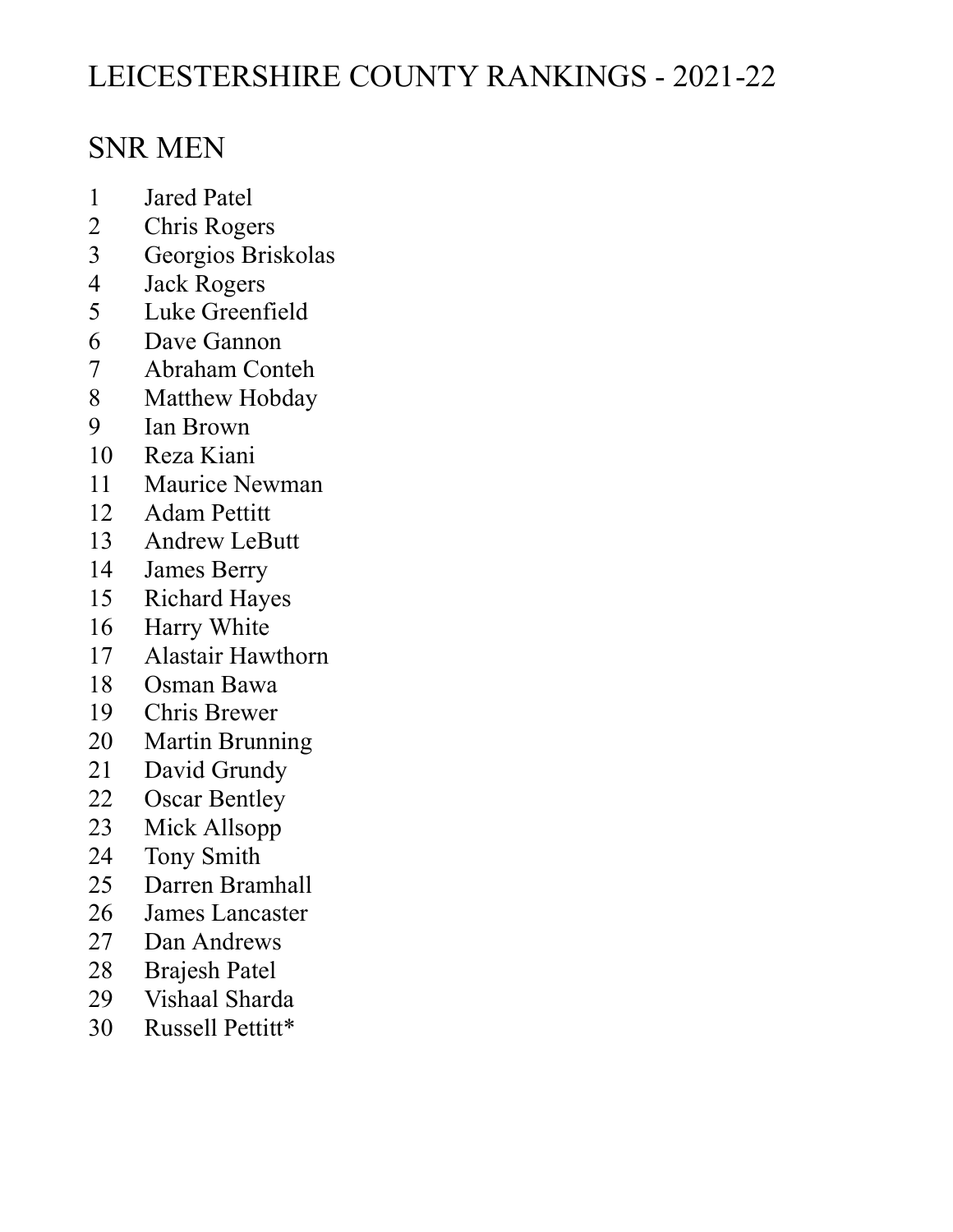### SNR WOMEN

- 1 Karen Smith
- 2 Erin Thompson<br>3 Daria Dzierbick
- 3 Daria Dzierbicka<br>4 Rebecca George
- Rebecca George
- 5 Jessica Birbeck
- 6 Eileen Shaler
- **Shirley Pickering**
- 8 Tracey Smith<br>9 Sigourney Du
- Sigourney Ducksbury
- 10 Roma Morjaria
- 11 Shabnam Ahmed
- 12 Frankie Hallam
- 13 Kelsey Andrews
- 14 Sufyaana Dhanji<br>15 Jasmine Chan
- Jasmine Chan
- 16 Sarah James
- 17 Jessica Wilson

## VETS MEN (Age 40 on 1st Jan, current season)

- 1 Chris Rogers
- 2 Dave Gannon<br>3 Abraham Con
- 3 Abraham Conteh
- 4 Matthew Hobday
- 5 Ian Brown<br>6 Reza Kiani
- 6 Reza Kiani
- 7 Maurice Newman
- 8 Andy LeButt
- 9 Richard Hayes
- 10 Harry White
- 11 Chris Brewer
- 12 Martin Brunning
- 13 David Grundy
- 14 Mick Allsopp
- 15 Tony Smith
- 16 Darren Bramhall
- 17 James Lancaster
- 18 Rod Pickering\*